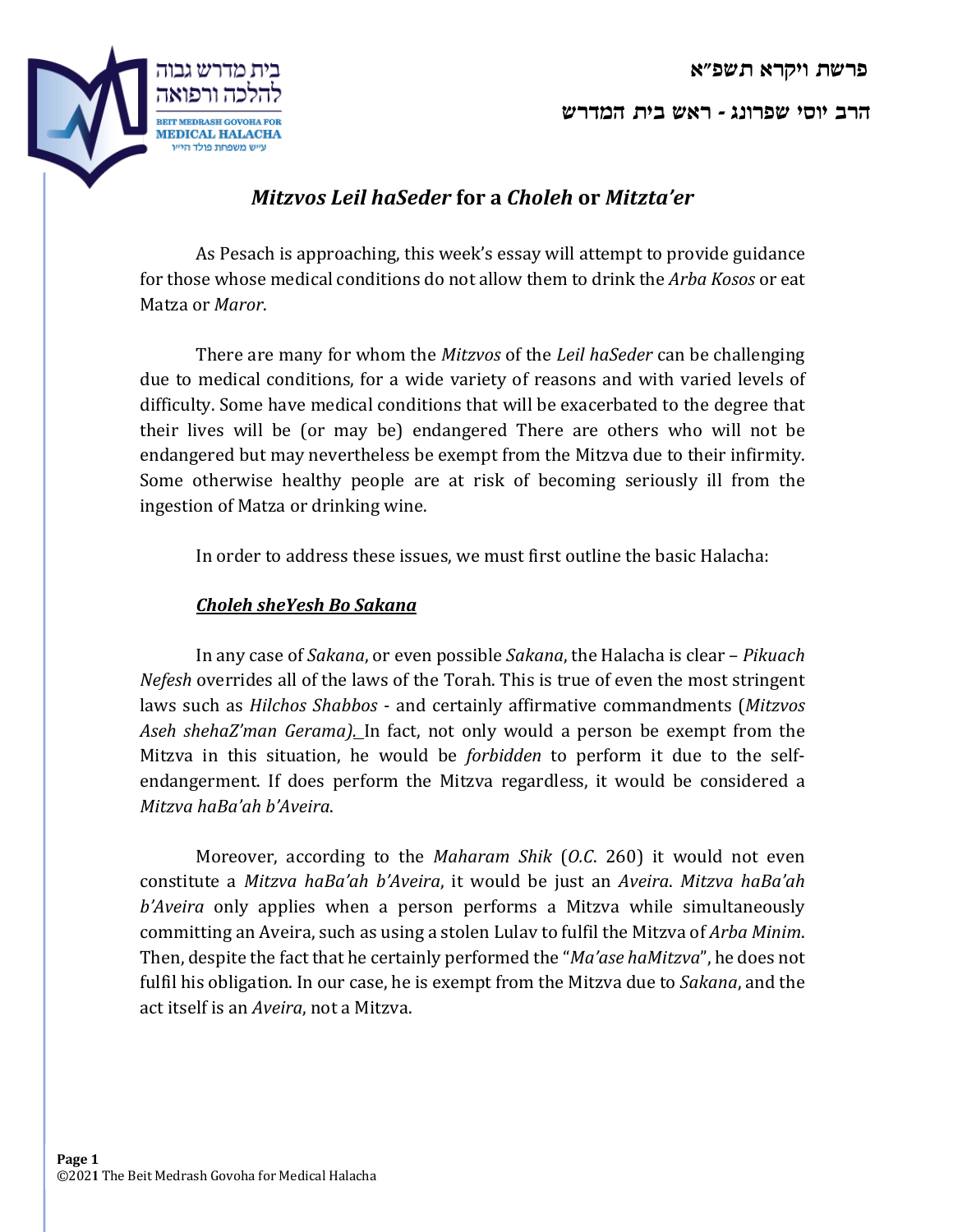



The *Shu"t Yehuda Ya'aleh<sup>1</sup>* (1, *O.C.* 160) adds that a person may not even make a Bracha on the Matza in these circumstances:

*Regarding a patient whose doctors have warned him not to eat Matza and Maror* on the night of Pesach as they will endanger his life, but the patient *wishes to be stringent and endanger himself by eating them. Should he make a Bracha?*

*It* is clear that in this regard the Torah states, "Do not be overly righteous – why *should you be ruined?"* This person is no "Chassid Shoteh" (a foolishly pious *person), rather, he is committing a sin, as the Torah states, "These are the Mitzvos", from which we learn "and you shall live through them, and not die through them."* This is the source of the ruling that "there is nothing that stands *in* the way of Pikuach Nefesh." Thus, one may actively violate any of the Torah's *prohibitions* where there is danger to life, and certainly [he must] refrain from *performing the active commandments.*

*Therefore, if he does eat, he should not make a Bracha – he would not be blessing Hashem but angering him. For how can he state "and He [God] commanded us"* when the Torah says "And you shall be very careful with your souls", and "...you *shall live by them"? There is also no greater Mitzva than guarding one's health.* 

The *Mahar"i Aszod* refers to the Gemara (*Bava Kama* 94a & *Sanhedrin* 6b) that rules that a person who steals a *Se'ah* of wheat, grinds it, bakes it, separates *Challa*, and recites a blessing, is not considered to be blessing Hashem but angering Him. Based on this Gemara, the Rambam (Hilchos Brachos 1:19) and Shulchan Aruch (O.C. 196:1) rule that one may not recite a blessing on a stolen item. The *Ra'avad* disagrees with the *Rambam*, arguing that it is inconceivable that a person would benefit from this world without reciting a blessing. However, he would agree that a person cannot recite *Birchas haMitzva* – which includes the words "*and He commanded us*" – on an act which is nothing more than an *Aveira* and certainly was not "commanded" by Hashem.

<sup>&</sup>lt;sup>1</sup> R' Yehuda Aszod (1794-1866) – known as the *Mahar"i Aszod* – was a Talmid of R' Mordechai Benet in Nicholsburg, Moravia and was considered the outstanding halachic authority in Hungary after the Chasam Sofer. <sup>2</sup> *Koheles 7:16*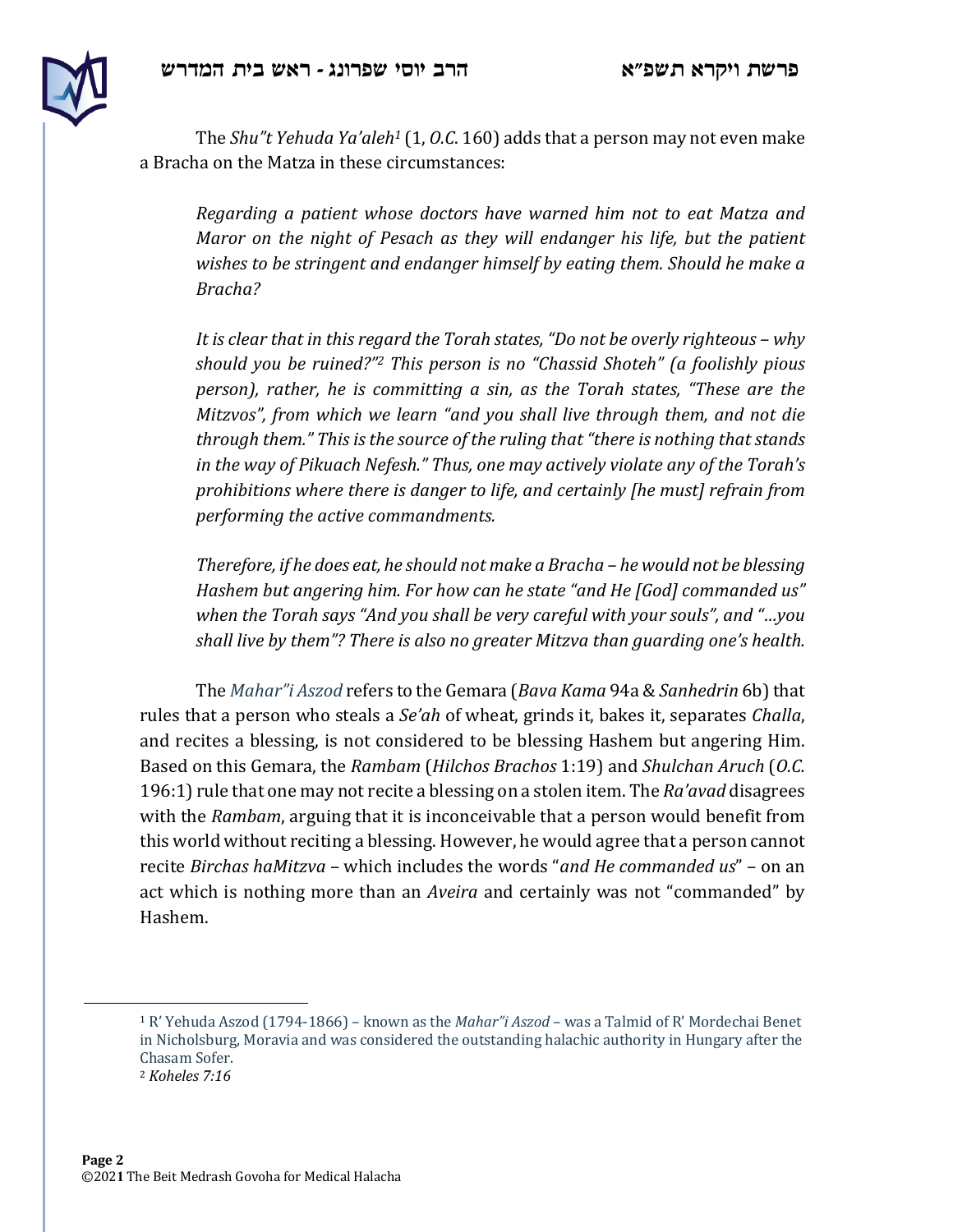



We have learned that in cases of *Pikuach Nefesh*, a person is exempt from Mitzva performance, is forbidden to perform them, and should not recite a Bracha if he does so. But if he does go through with the act anyway, does he fulfill the Mitzva?

For example, if a person's life was in danger during the Seder, but he risked his life and drank the *Arba Kosos* and ate Matza and Maror, and later that night his condition improved and he was no longer in danger. Is he obligated to perform the Mitzvos again, or did he already fulfill his obligation?

The *Shu"t* Oneg Yom Tov<sup>3</sup> (41) discusses this question at length. His conclusion is that a person does not fulfill a Mitzva if he risks his life to perform it. One of his proofs is from the Gemara in *Yevamos* (64b) that discusses whether a *Chazaka* is formed after two instances of a particular phenomenon or three. R' Yitzchak bar Yosef related that R' Yochanan once ruled on a tragic case involving three sisters, two of whom had suffered the loss of their sons following Bris Mila. The third sister came to ask R' Yochanan whether she should give her son a Bris Mila and he replied that she should on that very day which was Yom Kippur and Shabbos. This appears to prove that according to  $R'$  Yochanan a Chazaka is only formed after three instances, for if it is formed after two instances the third sister would have not been permitted to perform a Bris Mila on her son.

Upon hearing R' Yitzchak bar Yosef's argument, Abaye noted that R' Yochanan had not only permitted a Bris Mila (and not considered it a danger) based on his view on *Chazaka* but also permitted the performance of a *Melacha* on Shabbos and Yom Kippur. If a *Chazaka* is formed after two instances, then it would have been forbidden to perform the Bris and it would have been considered a *Mila sheLo b'Zmana* for which one may not desecrate Shabbos or Yom Kippur.

Why would the Bris have been considered a *Mila sheLo B'zmana?* We must conclude that if a Mitzva should not be performed due to *Pikuach Nefesh* then even if it is performed it is not considered to have been fulfilled. Therefore. although the Bris does mean that the baby is no longer an *Arel* (uncircumcised), it is considered a desecration of Shabbos.

 $3$  R. Raphael Yom Tov Lippman Heilperin (1816-1879) was born in Lithuania and served as the rabbi of various communities in Poland and Lithuania. He began to serve as the Rav of Bialystok in 1859. *Shu"t Oneg Yom Tov* were published in 1880.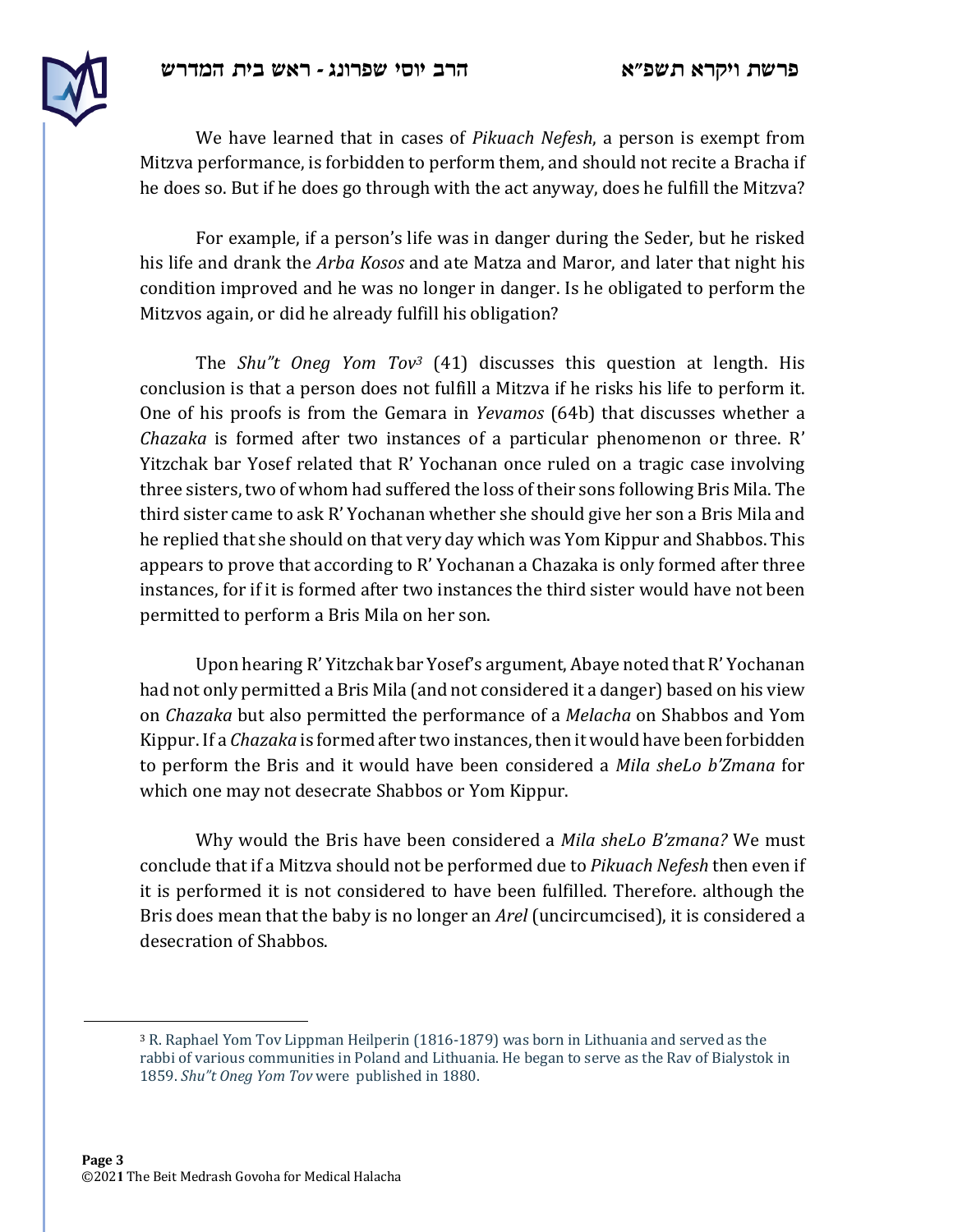

The same would be true in our case. If a person ignored the danger to his life and ate Matza and Maror, he would not fulfill the Mitzva, and would be obligated to perform the Mitzva again if the danger passes.

Rav Elyashiv *zt"l* (Kovetz Teshuvos 1:93) cites one who claimed that if a person was warned that eating Matza would endanger his life but who ate the Matza and wasn't harmed, it demonstrates that those who warned him were mistaken. Therefore, he should certainly have fulfilled his Mitzva. However, Rav Elyashiv wasn't convinced. Since he had been warned by medical experts to refrain from eating Matza – whether they considered it to be a certain danger to his life or a possible danger – he was exempt from the Mitzva. The fact that the Matza did not ultimately harm him is immaterial.

## *Choleh sheEin Bo Sakana*

Regarding a *Choleh sheEin Bo Sakana* there are a number of views among the Poskim:

The *Maharam Shik* (O.C. 260) we quoted earlier was asked whether a person who is warned by his physician that eating Matza and Maror would make him dangerously ill, but wishes to be stringent, may recite a Bracha? The question was whether he was merely *exempt* from the Mitzva, in which case, according to *Tosfos* (*Kiddushin* 31a), he would be permitted to recite a blessing if he voluntarily performs the Mitzva, or whether he was *forbidden* to perform the Mitzva in which case it would be a *Mitzva haBa'ah b'Aveira*. The *Maharam Shik* replied, as cited above, that it is a *Mitzva haBa'ah b'Aveira* and it is forbidden both to perform the Mitzva and to recite a blessing on it.

He also adds that if the Matza or Maror would cause him immediate harm, eating them is not even considered an act of "Achila" (see *Rambam*, *Hilchos Terumos* 10:8). However, if the harm will only ensue later, it is considered an *Achila*. This is why the *Shulchan Aruch* (*O.C.* 472:10) rules that if a person will suffer from drinking *Arba Kosos* he should nevertheless force himself to do so. The same would almost certainly apply to Matza and Maror, as long as he will not be actually endangered by it.

In his discussion of this question the *Maharam Shik* implies that a *Choleh* sheEin Bo Sakana is obligated to fulfil the Mitzvos of Matza, Maror, and Arba Kosos.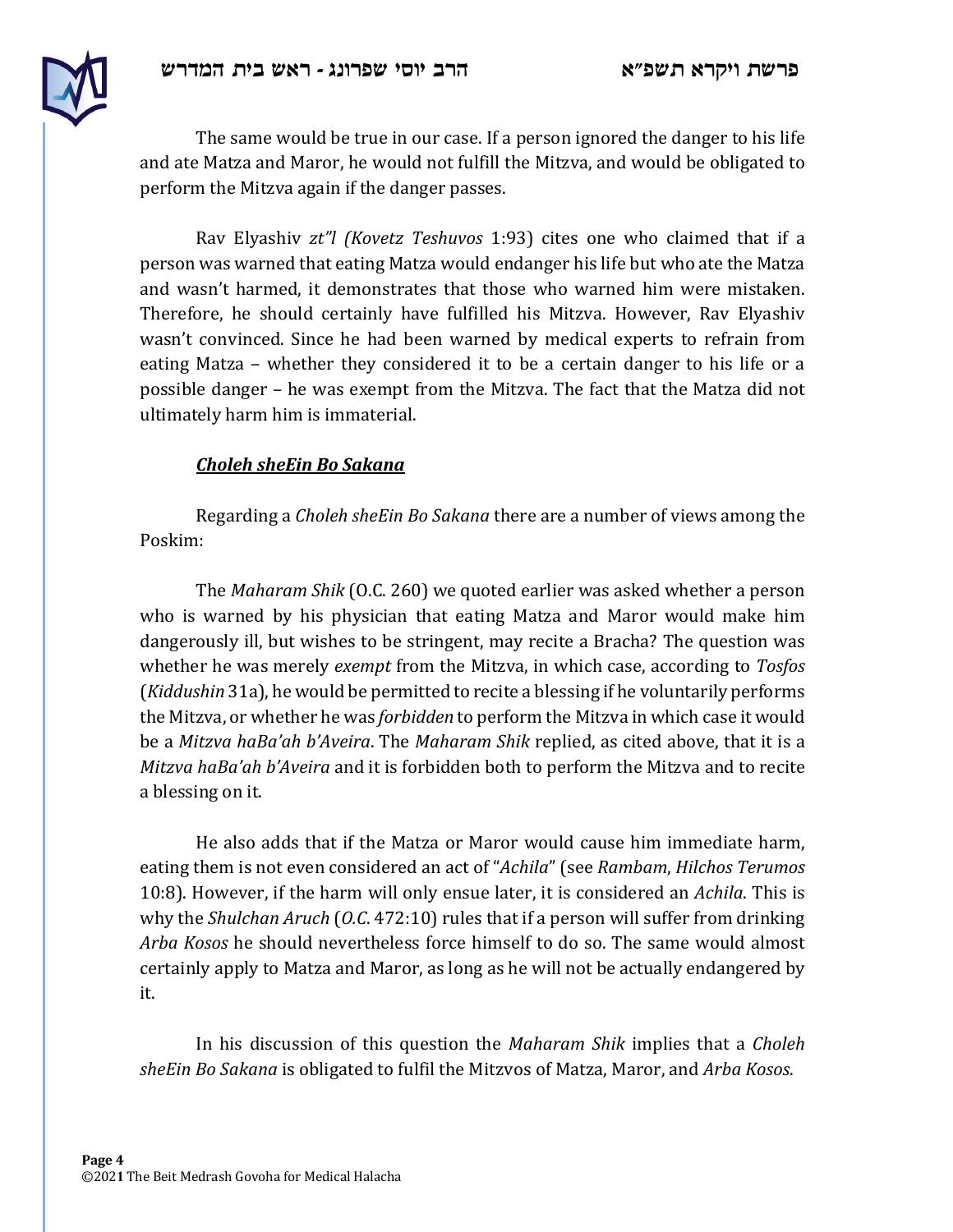

Rav Shmuel Wosner *zt"l* (*Shevet haLevi* 5:219) has a more general discussion as to whether a *Choleh sheEin Bo Sakana* is obliged to fulfil *Mitzvos Asei<sup>4</sup>*. He cites the *Chelkas Yoav* (*Kuntrus b'Dinei Ones* 7) who discusses the ruling of the Gemara in Sukkah (26a) which exempts a *Choleh sheEin Bo Sakana* from the Mitzva of Sukka. The *Chelkas Yoav* wonders whether this exemption is due to a condition in *Hilchos Sukka of* "*Teshvu k'Ein Taduru*" which absolves a person of doing anything that he wouldn't do in his regular living quarters, or due to a general exemption of a *Choleh sheEin Bo Sakana* from performing *Mitzvos Asei*. To avoid transgressing *Mitzvos Lo Sa'asei*, a person is expected to tolerate a great deal – up to the point of death – but perhaps *Mitzvos Asei* are more lenient and a person is exempt as soon as their fulfilment would entail great difficulty. Ray Wosner himself argues that there is no difference between *Mitzvos Asei* and *Lo Sa'asei*, and a person is only exempt if it is a matter of *Pikuach Nefesh*.

*HaGaon* Rav Asher Weiss *Shlit"a (Minchas Asher, Bereishis*, new version 59) discusses this topic at length. He cites the ruling of the *Rema* (*O.C.* 656) that while a person is obligated to spend all of his money to avoid violating a *Mitzvas Lo Sa'asei*, he needn't do so in order to fulfill a *Mitzvas Asei*. Does this also mean that a person is not obliged to endure *Tza'ar* and *Tircha* (suffering or bother) to fulfill a Mitzvas Asei? In this regard, Rav Asher cites the aforementioned *Chelkas Yoav* before adducing proof from the ruling of the Mishna Berura (473:43) that a *Choleh sheEin Bo Sakana* is exempt from eating Maror.

Rav Asher also cites a *Tosfos* in *Yevamos* (70a) who rule that a *Tumtum* is not obliged to remove the covering of his genitalia to see whether he is obliged to undergo Bris Mila. It is unlikely that this is due to the *Sakana* of the procedure as Tosfos only say that "he is *likely*" not obliged to undergo the procedure. If there would be any possible danger, *Tosfos* would have said that he is certainly exempt. Therefore, it would seem that his exemption is due to the suffering involved, which exempts him from performing a Mitzvas Asei.

[However, according to the *Avnei Nezer* (*E.H.* 1), while a person is not obliged to spend all of his money to perform a *Mitzvas Asei*, he must do so if otherwise he would be unable to perform a certain Mitzva throughout his life. If so, he would also be obliged to tolerate *Tza'ar* and *Tircha* so that he can perform a Mitzva. *Tosfos* who

 $4$  Obviously, the question is only whether he is exempt due to the great difficulty in fulfilling these Mitzvos due to his illness, even if he won't be endangered.